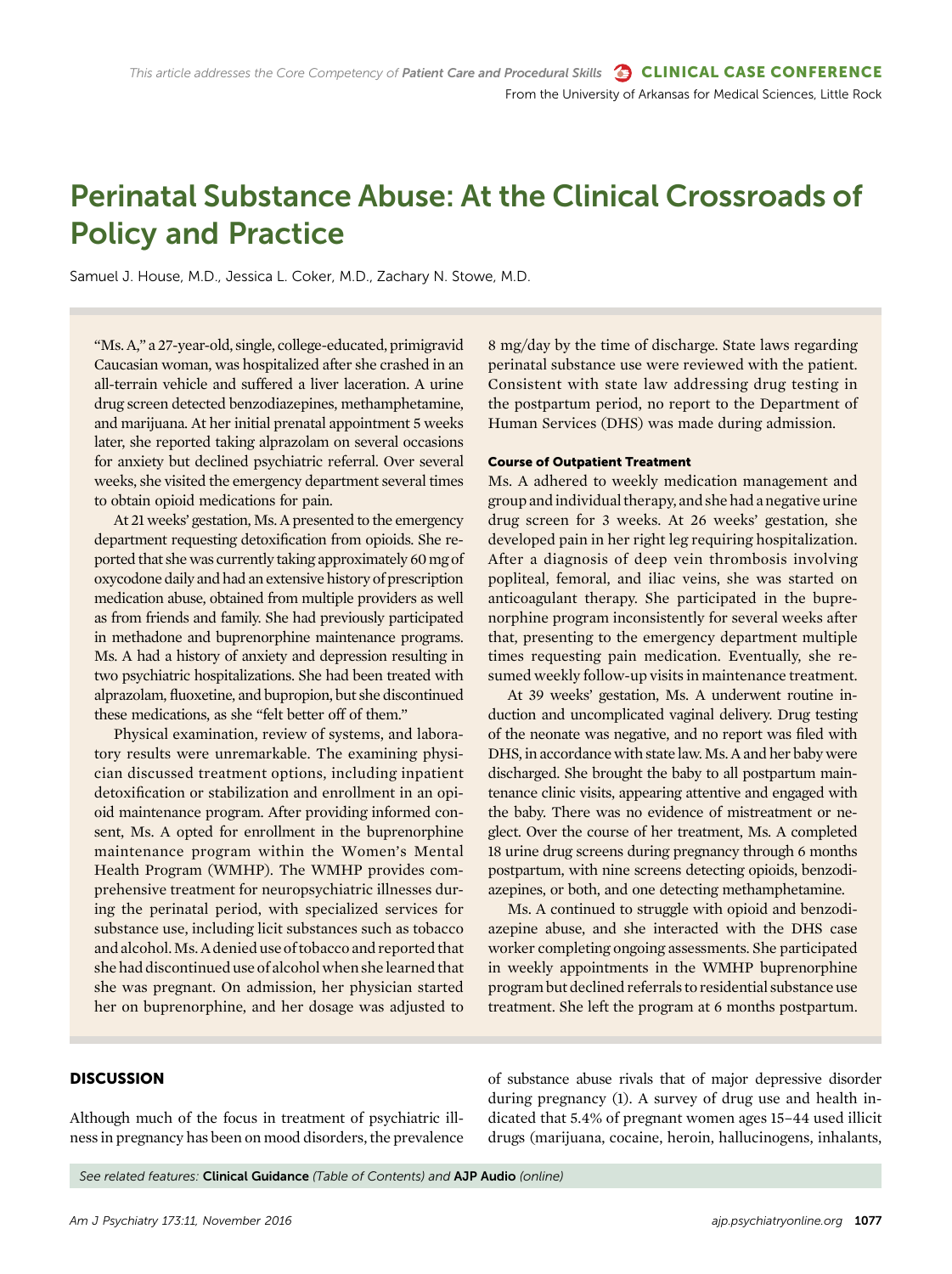FIGURE 1. Pregnancy Substance Abuse Policies, by State<sup>a</sup>



<sup>a</sup> Data are from reference 9.

\*Grounds for civil commitment.

\*\*Chemical endangerment of a child, per Alabama Supreme Court.

\*\*\*Criminal child abuse, per South Carolina Supreme Court.

FIGURE 2. States With Mandatory Reporting of Suspected Substance Abuse During Pregnancy<sup>a</sup>



<sup>a</sup> Data are from reference 9. \*Require testing if substance abuse during pregnancy is suspected.

or nonmedical use of prescription medications) at the time of the study (2). Illicit drug use occurred more frequently during the first and second trimesters than during the third trimester, and it was highest among respondents ages 15–17 (2). However, the clinical identification of substance abuse during pregnancy largely relies on patient report, and the rigor and documentation of screening varies. Despite discordant data, evidence supports an increased potential for adverse effects associated with prenatal exposure to both licit and illicit substances (3). The long-term consequences of neonatal abstinence syndrome (NAS) are not well characterized, however. Prescription medication abuse represents an unknown hazard for the offspring, subject to scrutiny under the legal statutes for substance abuse in the perinatal period.

The prevalence of substance abuse, combined with its possible consequences, hasledjurisdictions to adopt avariety of approaches in dealing with this problem. State supreme

court rulings in Alabama, Mississippi, and New Jersey (4–7), along with legislation in Tennessee (8), spurred significant debate regarding the criminalization of perinatal substance abuse. Practitioners should be aware of their districts' legal requirements involving perinatal substance abuse. The interface of legal issues and clinical care for this population has led many medical societies to publish position statements on this issue.

#### Legal Issues

Current statutes regarding substance abuse during pregnancy vary around the United States (Figures 1 and 2). According to the Guttmacher Institute (9), 18 states consider drug abuse during pregnancy to be child abuse; it is usually only deemed abuse when the substance is detected either during pregnancy or at birth, depending on the jurisdiction, and when there is a risk to the health of the child (9). Tennessee law holds that substance abuse during pregnancy is assault if the child is born addicted to or harmed by drug use (8, 9). Three states— Minnesota, South Dakota, and Wisconsin-consider substance abuse during pregnancy grounds for civil commitment, which can include inpatient drug treatment (9). Fifteen states require reporting of mothers suspected of substance abuse, and four states require testing of mothers suspected of substance abuse (9).

Notably, there are statuary inconsistencies within states. For example, in Tennessee substance abuse during pregnancy is considered assault, yet no requirement exists for either reporting or testing of pregnant women suspected of substance abuse. Conversely, in Arizona, substance abuse is not defined as a criminal act or child abuse, yet there is a mandatory reporting requirement.

Not only do the state statutes vary, but case law varies as well, further complicating the clinician's duties. For example, the Alabama Supreme Court ruled that substance abuse during pregnancyis "chemical endangerment ofa child" (4, 5), and the South Carolina Supreme Court held that substance abuse during pregnancy constitutes criminal child abuse (10). However, the New Jersey Supreme Court in 2013 ruled that substance abuse during pregnancy does not constitute abuse or neglect if there is no evidence of harm to the child (7).

The case of Ms. A in the vignette illustrates the need for clinicians to know their jurisdictions' policies on substance use during pregnancy. In Arkansas, there is no law criminalizing substance use during pregnancy, and it is not considered child abuse. However, if a drug screen of Ms. A's newborn had been positive, a Department of Human Services investigation would have been opened after mandatory reporting by the physician. In Tennessee, Alabama, or South Carolina, Ms. A could have been prosecuted. In Wisconsin, repeated drug use during pregnancy could have been used as grounds for involuntary commitment.

# Official Positions of Professional Associations

In contrast to the legal variability, medical professional organizations have issued statements that carry common themes, focusing on noncriminalization and enhanced access to care.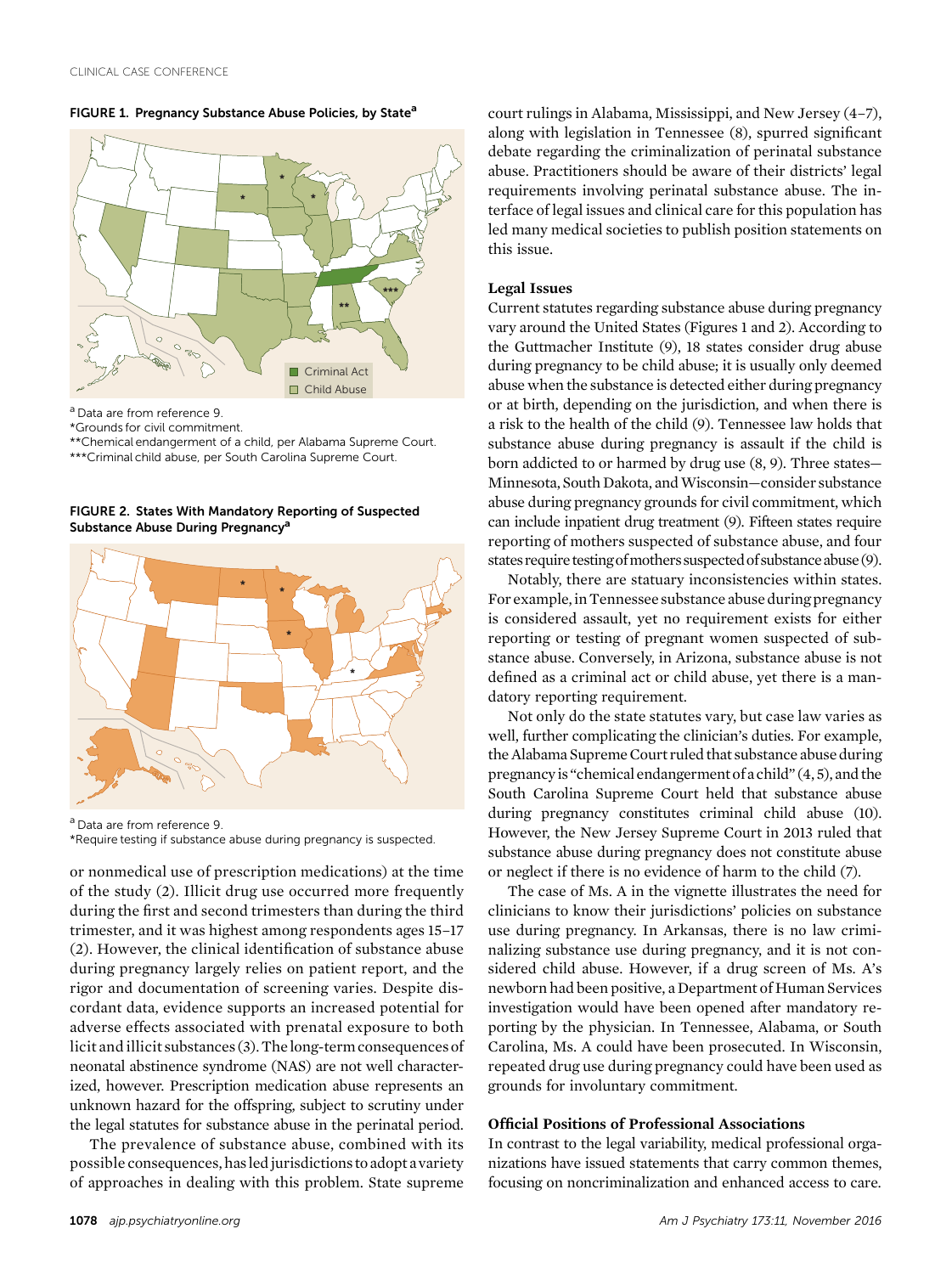American Psychiatric Association (APA). The APA Board of Trustees published its "Position Statement on Care of Pregnant and Newly Delivered Women Addicts" in 2001 and reaffirmed it in 2007 (11). APA opposes criminal penalties for "pregnant and/or newly delivered women on child abuse charges based solely on the use of substances during pregnancy," holding that penalties may be appropriate after the birth of the child if evidence of abuse and neglect is present. APA promotes "adequate prenatal care" for pregnant addicts "without fear of punitive consequences." Additionally, APA supports a move away from criminal actions and toward the development and implementation of preventive and treatment options for women and children affected by addiction. Finally, "APA opposes involuntary commitment laws that are applied only to pregnant women in ways that do not apply to men or women who are not pregnant" (11).

American Academy of Addiction Psychiatry (AAAP). The AAAP policy, revised in 2015, promotes "voluntary screening and testing of pregnant women for substance use disorders and mental illness for the purpose of providing prenatal care" and opposes mandatory reporting of substance abuse in pregnancy (12). Additionally, AAAP promotes voluntary treatment services for women who abuse substances during pregnancy. Finally,AAAP supportsimproved access to services as well as research and development of treatment methods for and prevention of substance abuse during pregnancy.

American Medical Association (AMA). Current AMA policy parallels APA's position, holding that "transplacental drug transfer should not be subject to criminal sanctions or civil liability" (13). AMA promotes education of the consequences of drug abuse during pregnancy and the need for treatment programs for mothers, while opposing criminal legislation of maternal substance abuse (13).

American College of Obstetricians and Gynecologists (ACOG). The ACOG Committee on Health Care for Underserved Women presented a Committee Opinion, reaffirmed in 2014, regarding the "disturbing trend in legal actions and policies" involving the "criminalization of substance abuse during pregnancy when it is believed to be associated with fetal harm or adverse perinatal outcomes" (14). ACOG cites ineffectiveness of legal threats or actual incarceration in reducing alcohol or drug abuse during pregnancy and argues that addiction is a "biological and behavioral disorder with genetic components" and that imposing legal penalties implies that addiction is moral failing rather than a disease (14). Similar to APA and AMA, ACOG recommends that obstetricians and gynecologists workwith governments toincrease the development and availability of substance use treatment programs for pregnant women (14).

# Schism Between Public Policy and Professional Opinion

Considerable discrepancies exist between jurisdictions' statues regarding substance abuse during pregnancy and

the official positions of professional associations. The schism between public policy and professional opinion is exemplified by the recent Tennessee legislation described above (8). This dichotomy between medical and legal arenas is difficult to explain.

A professional society's opinion may be based largely on the scientific literature, and it has the luxury of being able, at times, to ignore philosophical issues. In contrast, legislators' actions may be influenced by factors related to personal beliefs, public opinion, economic pressures, and the feasibility of implementing recommendations made by experts. Legislators may have to consider the philosophical and religious beliefs of their constituents, including the definition of personhood, the right to life, and fetal rights.

## RECOMMENDATIONS

The breadth and variety of factors implicated in perinatal substance abuse complicates the practitioner's dilemma. What is the physician's role in the patient's care? What are physicians' liabilities for not reporting cases of perinatal substance abuse, either intentionally or unintentionally? Does prenatal exposure to legal substances such as alcohol and tobacco qualify under various statutes, and would the law differ for teen pregnancies? These are difficult questions that require both physician knowledge and possibly legal expertise. Clinicians unfamiliar with legalities regarding thisissue should consult with the riskmanagement or legal departments of their institutions. If practitioners lack access to such services, many legal codes are available online. Physicians can contact professional societies for advice on this issue or contact private legal counsel if necessary.

Decisions must also be made regarding patient care and reporting to Departments of Human Services or Child Protective Services when substance abuse is involved. Reporting to Child Protective Services can be damaging to a therapeutic relationship and become a further barrier to treatment (15, 16). Involvement is not always negative, and it has the potential to be used in guiding behavior and expanding treatment options, which may elicit more favorable outcomes. Decisions regarding drug testing, reporting of substance abuse in pregnancy, and subsequent state action may be applied disproportionately to low-income, southern, African American women compared with others (17). This underscores the potential for bias and the need for standard care in addressing substance abuse in the perinatal period.

Additionally, we recommend continued involvement of mental health professionals and medical societies in health policy research and education of lawmakers. Research involving the impact of public policy on health outcomes, a burgeoning area of investigation, is becoming an important and necessary field (18). The criminalization of substance abuse during pregnancy and its impact on maternal and neonatal outcomes has yet to be fully